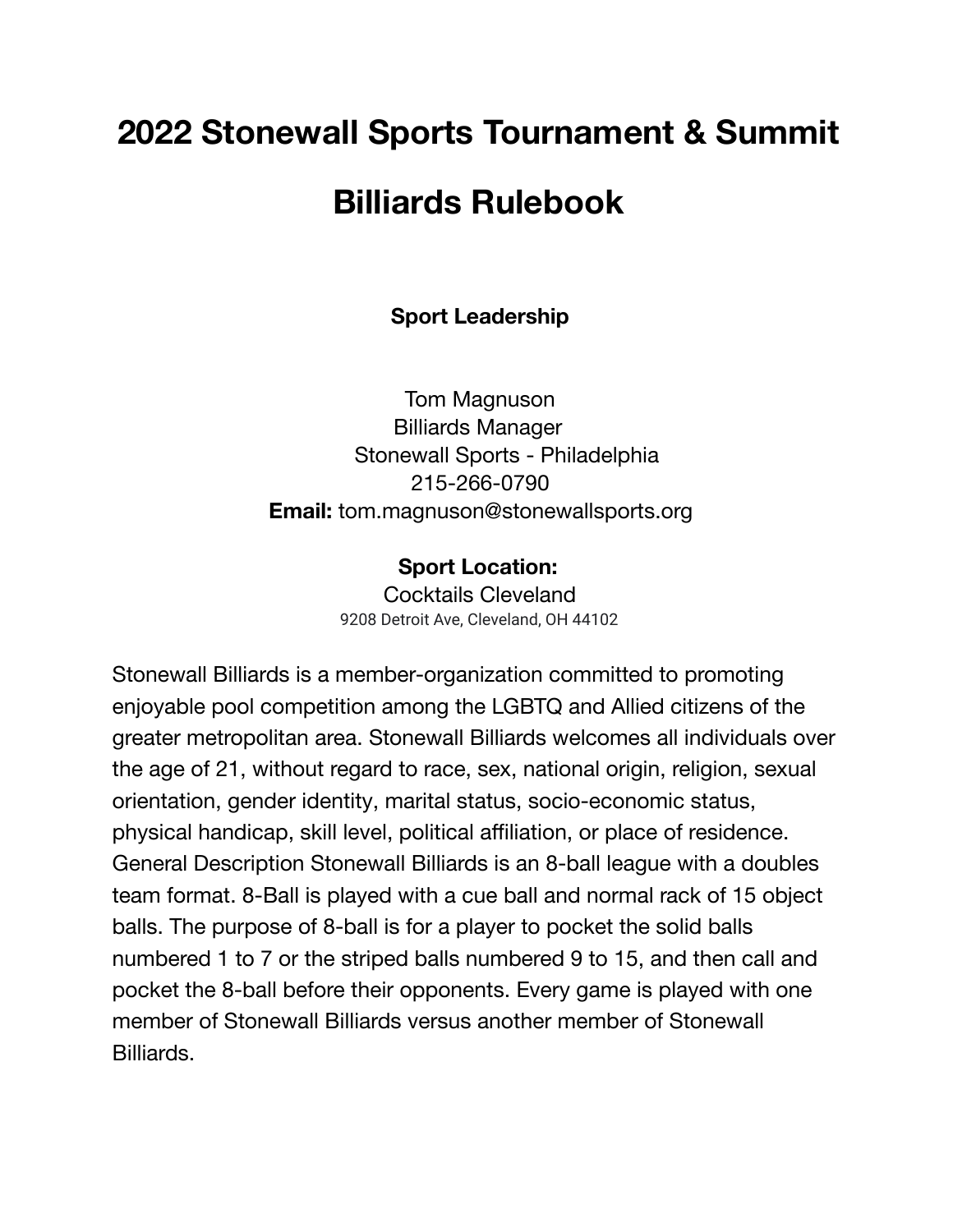#### **Stonewall Billiards Policies:**

1. Payment

Payment is collected prior to the start of a season or a tournament. It is the responsibility of a player to submit payment to the league by check or via the designated website. The amount of payment for each season and tournament will be determined beforehand by the Board of Directors. Payment must be made before the deadline of August 4th, 2021.

#### **2. Formant of the Tournament**

1) Day 1: Each participant will participate in a minimum of five round robin games . All players will advance to day 2 of double-elimination. 2) Day 2: A double-elimination bracket of 20 players will determine the winner.

#### **3. Knowledge of Policy and Rules**

It is the responsibility of each individual League player to familiarize themselves with the Stonewall Billiards policy and playing rules. Current rules are posted on the league website.

#### **4. Equipment**

While many players use their own cues, Cocktails Cleveland, our host, will provide an ample number of pool cues, bridges, and cue chalk to use. Hand chalk will also be provided.

#### **5. Protests**

If a disagreement occurs during the course of a match game, play shall be stopped immediately and the players shall confer to resolve the dispute with the Billiards Manager. Before approaching any of the league management, please check to see if they are playing in a game and getting ready to take a shot. Please wait until they have completed their turn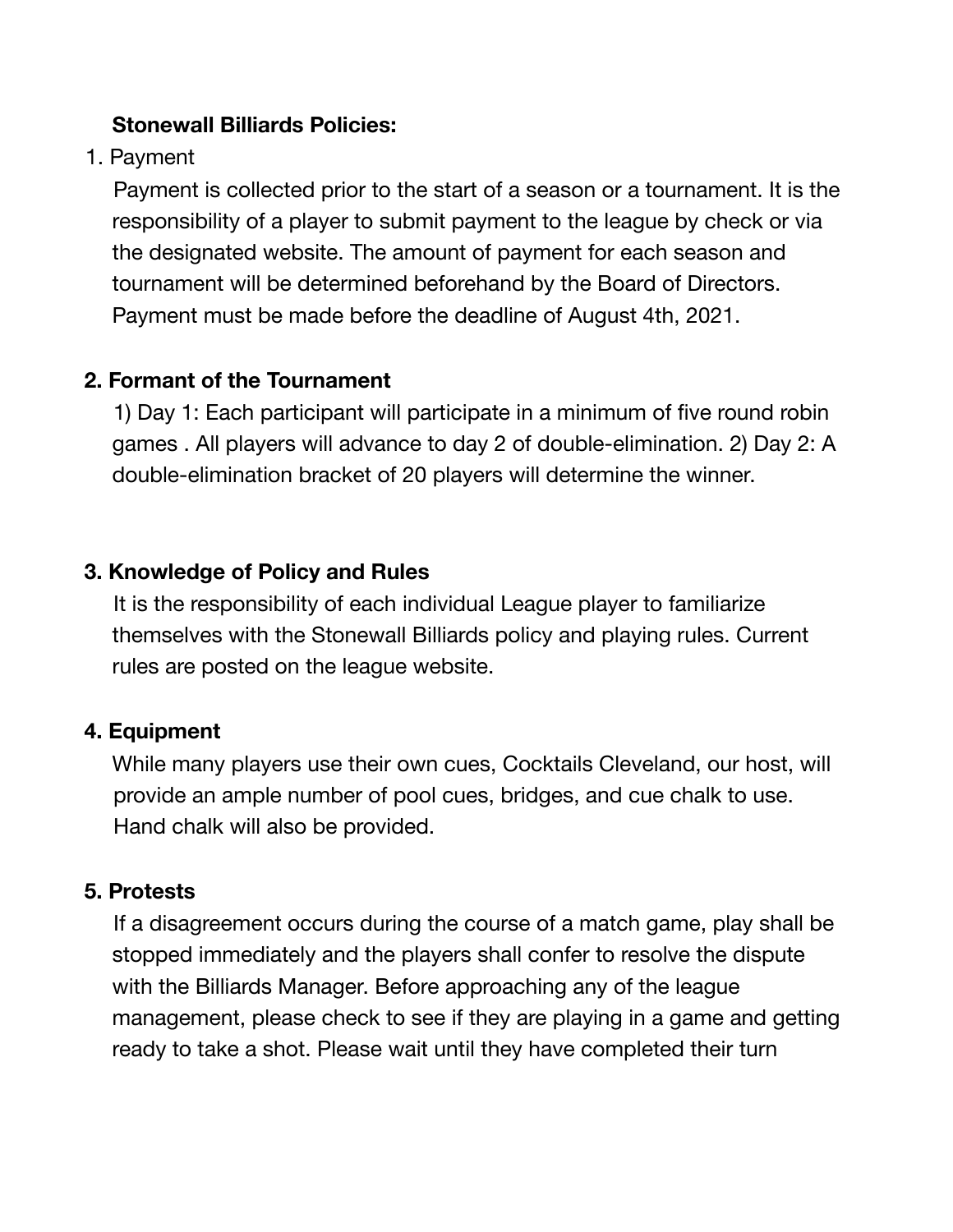(missed a shot or have won the game) before approaching them.

#### **6. Sportsmanship**

1) While there is definitely a competitive mindset, Stonewall Billiards games are for fun. Players should participate to enjoy themselves. The aim of Stonewall Billiards is an enjoyable positive social atmosphere and camaraderie. All players are strongly encouraged to present themselves in such a manner.

2) Upon completion of a game, the players for the next game should be nearby and ready to begin their game.

3) Please do not interrupt a player during their turn.

4) Since the tables at Bowlero West End are in close proximity to each other, please be aware of other teams' play so as not to interfere with a player's ability to shoot or inadvertently make contact with another player that is in the act of shooting.

## **7. Terminology**

1) Ball-in-Hand: When a player commits a ball-in-hand foul, they must relinquish their turn at the table. The incoming player may now place the cue ball anywhere on the table to start their turn. If a player commits more than one foul on one shot, only one foul will be called. A player must make sure they have the ball-in-hand before touching the cue ball.

2) Foot Spot: The foot spot is located in the center of the table and two diamonds from the foot rail (end where the balls are racked).

3) Head Spot: The head spot is located in the center of the table and two diamonds from the head rail.

4) Head String: The head string is a line that passes between the second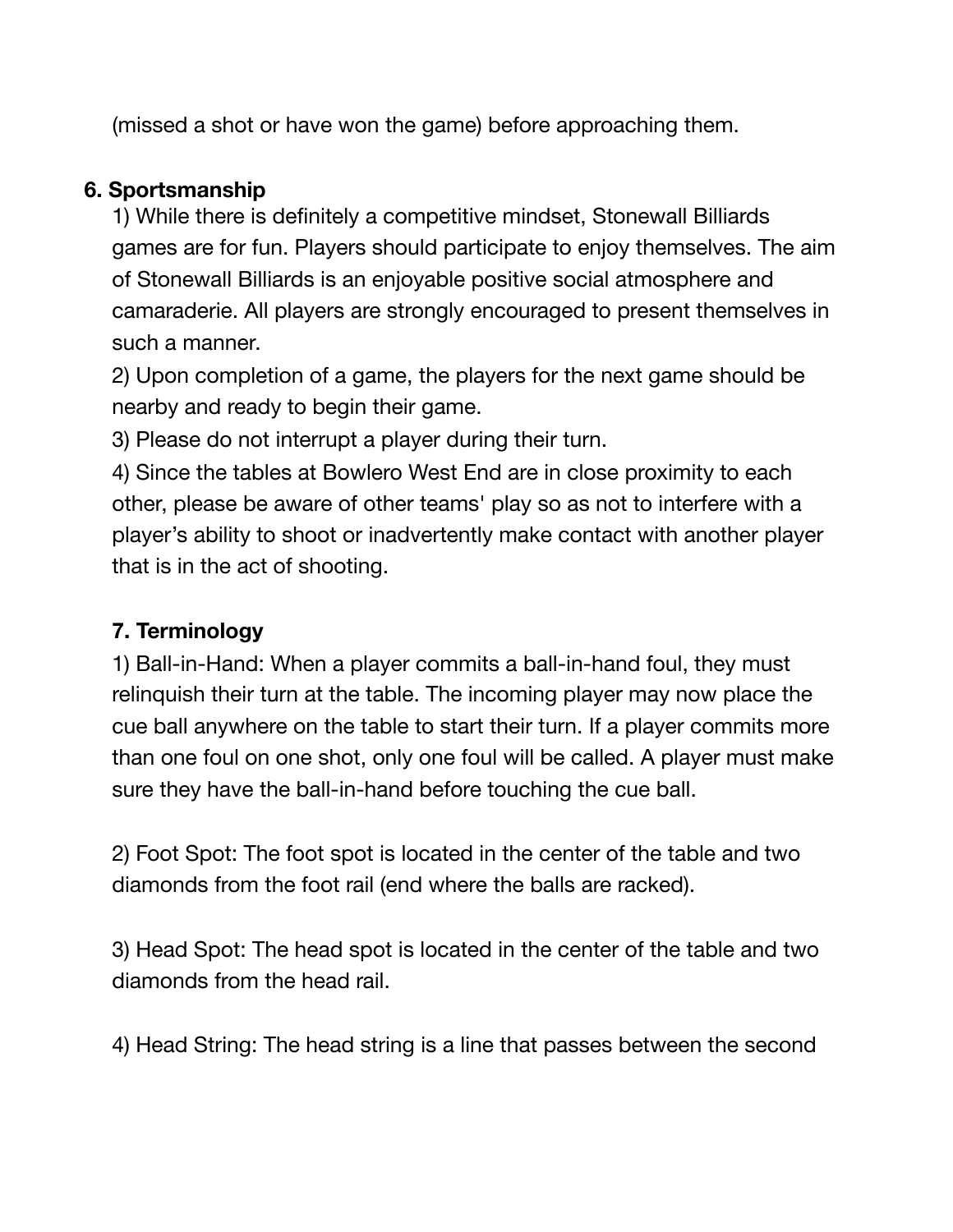diamonds on the long rails and through the head spot.

5) Open Table: The state of the table in which no category has been assigned to any team yet because no balls (or both categories of balls) have been pocketed. When there is an open table, the choice of group has not yet been decided, and shooting players may shoot for any category they desire.

6) Push: Any shot where the cue ball is frozen to the object ball. The balls remain in contact slightly longer due to friction.

7) Scratch: Pocketing the cue ball during a game. A table scratch is when the cue ball does not come into contact with a player's category ball first.

8) Slop: A player does not have to call any of their shots where regular rules may otherwise require. Any shot on the 8-ball must be a called shot!

#### **8. Match**

A match shall consist of three games of 8-ball. The player who wins the majority of the games is the winner of the match and counts a "win" for the tournament. Even if your player wins the first two games of a match, you must play every game because tie-breaking team standings is determined by the number of games won and lost.

#### **9. Coach**

Other than the player shooting, no person, including but not limited to other players/friends/family, may touch any object on the table, the shooter's cue, or the bridge. Violation of this rule will result in loss of turn and ball-in-hand for the opposing player.

#### **10. Match**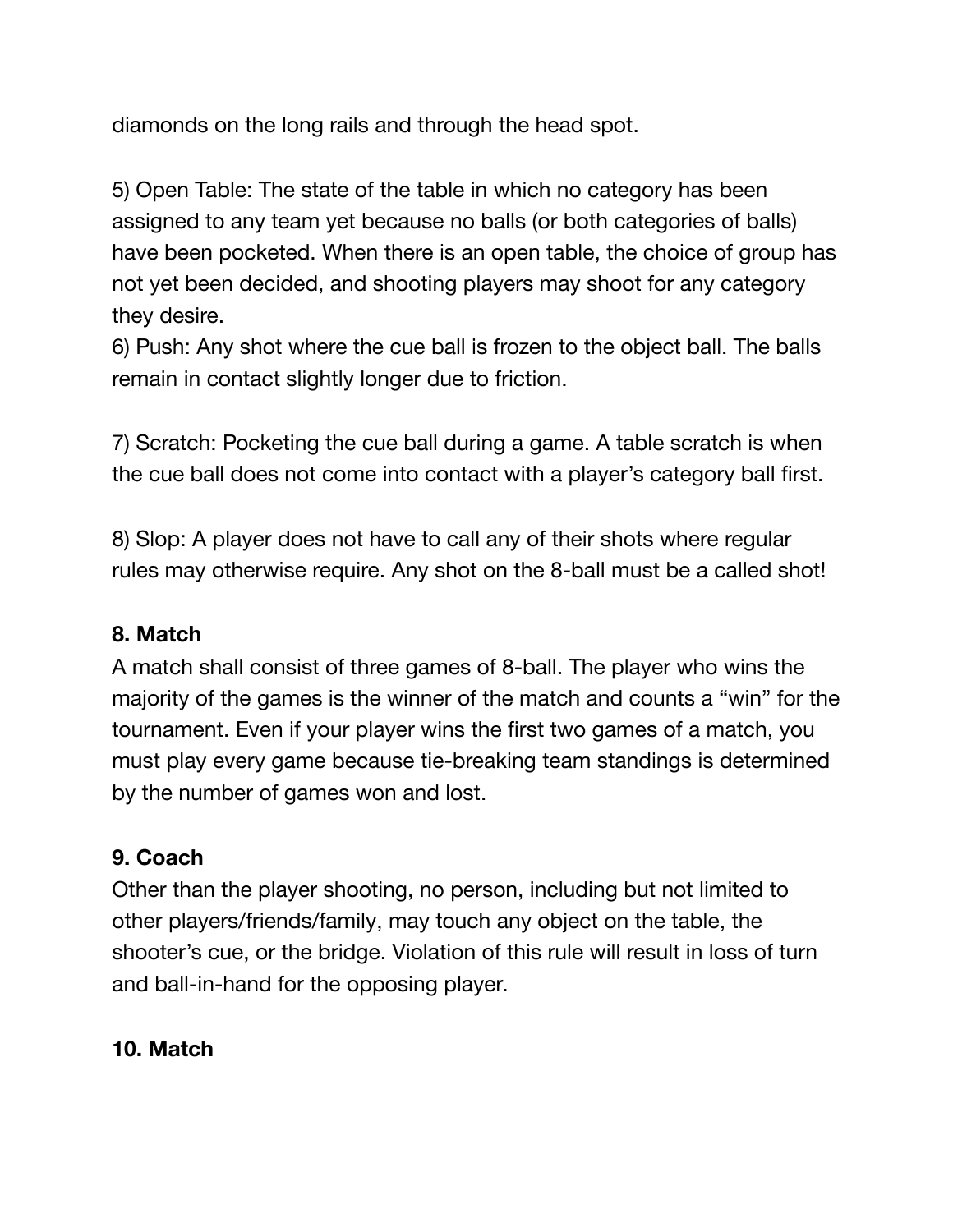Stonewall Billiards does not impose time limits on shot taking, players discussions, or discussions. However, as in most games and sports, it is good sportsmanship to keep the game moving. In that vein, the league recommends that shot taking be completed within two minutes. In the event of excessive delays in shot making, the player of the opposing her/his designee may enforce a mandatory 2-minute time clock.

#### **11. Coin Toss/Who Breaks**

1) In order to determine which team breaks to start the match, a coin toss will take place. Both players shall be present for the coin toss. 2) The winner of the coin toss can choose whether they or their opponent breaks the first game. After the first game, the winning player of each match shall choose whether they or their opponent breaks the following game. This will continue until all three games are complete.

#### **12. The Rack and Breaking**

The breaking team has the choice of racking themselves or having the opposing team rack the balls. The lead ball of the rack must be placed on the foot spot. The 8-ball must be in the center of the rack. The two balls sitting on the edges of the last row of the rack must be of different categories. The placement of the other 11 balls of the rack are up to the racker. To be a proper break, a player must:

1) Place and strike the cue ball from behind the head string. 2) The lead ball of the rack or the second row of balls must be struck first. 3) The cue ball may not be shot into a rail before the rack.

4) If the rack is struck, but the break does not qualify as legal (four balls hitting a rail after the break or at least one ball is pocketed), the balls are re-racked and re-broken by the same player. If after a second attempt, a legal break is not made, the balls are re-racked and broken by the opposing team. THE RACK MUST BE STRUCK BEFORE A FOUL CAN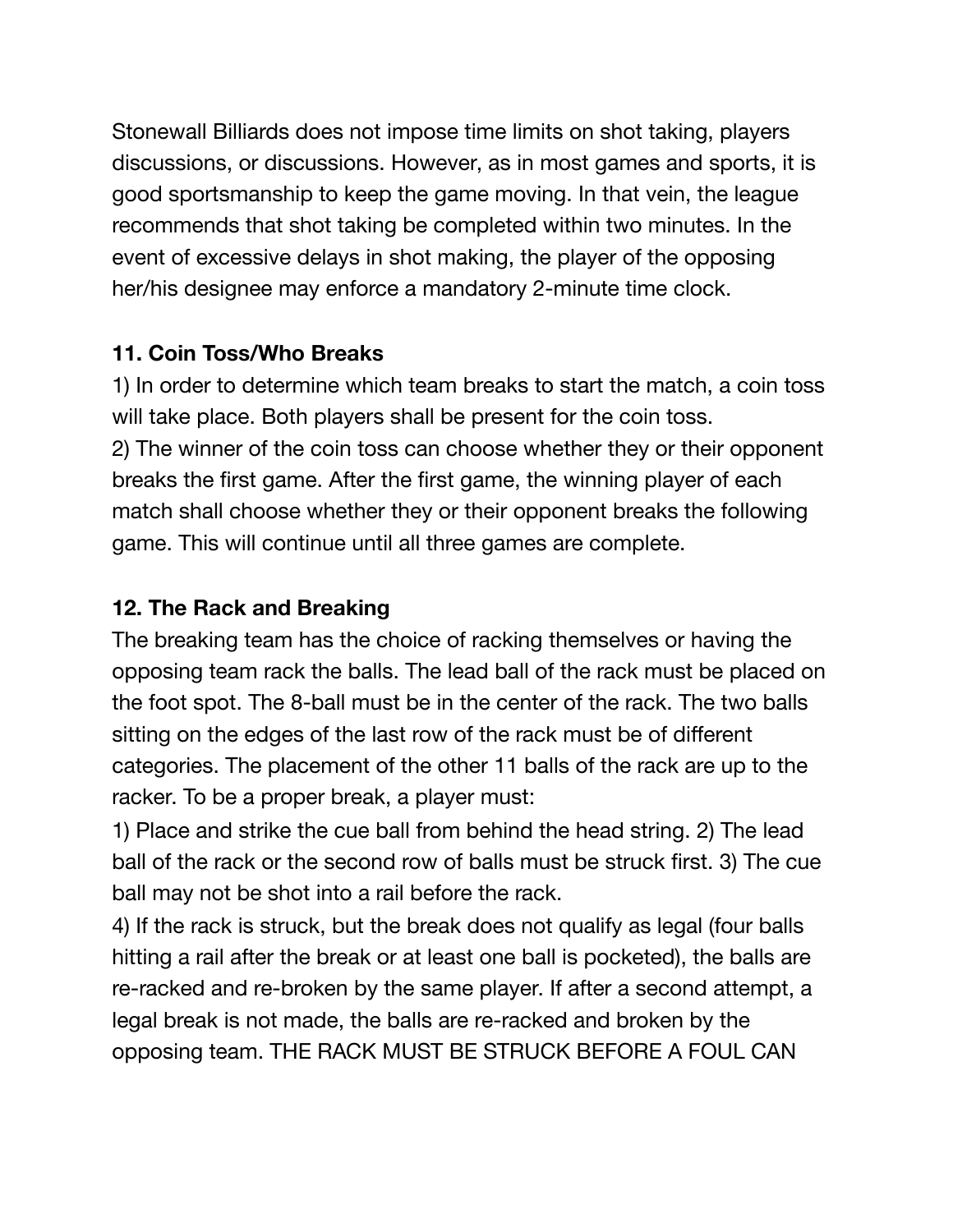OCCUR. If the cue ball leaves the table on the break it is a scratch and results in ball-in-hand for the opposing team.

#### **13. The Break**

During the break: A. If the cue ball is pocketed on the break and the 8-ball is not pocketed, the opposing player shall be awarded the ball and place it anywhere behind the head string (in the kitchen) of the table. It is OPEN TABLE, even if other balls were pocketed. During the next shot from behind the head string, if the first ball struck by the cue ball is located behind the head string, it is a scratch resulting in ball-in-hand for the opponent. It is OPEN TABLE. B. If the cue ball leaves the table and the 8-ball is not pocketed: Results in ball-in-hand for the opposing player (cue ball may be placed anywhere on the table) and it is OPEN TABLE. C. The 8-ball is pocketed. This is a win, unless the player scratches, in which case it is a loss. D. A foul, during a legal break, results in the opposing player awarded a cue ball from behind the head string and it is OPEN TABLE. E. No balls are pocketed. It is the other player's turn and it is OPEN TABLE. F. If one or more balls is pocketed, it is still the breaker's turn and OPEN TABLE.

## **14. Opentable after the break**

If it is OPENTABLE after the break, the process for the next shot is the same regardless of whether or not it is still the breaker's turn or it is the non-breaking player's turn. Therefore, this section will only refer to the shooter and not the breaker. \*The 8-ball is NEVER neutral, even during Opentable. \*The results of the shooter's shot are:

(1) No balls are pocketed: It is the other team's turn and it is OPEN TABLE. This process repeats until a ball(s) is pocketed. 2. One or more balls of each category are pocketed (for example, the 6-ball and the 12-ball) and there is no foul: It is still the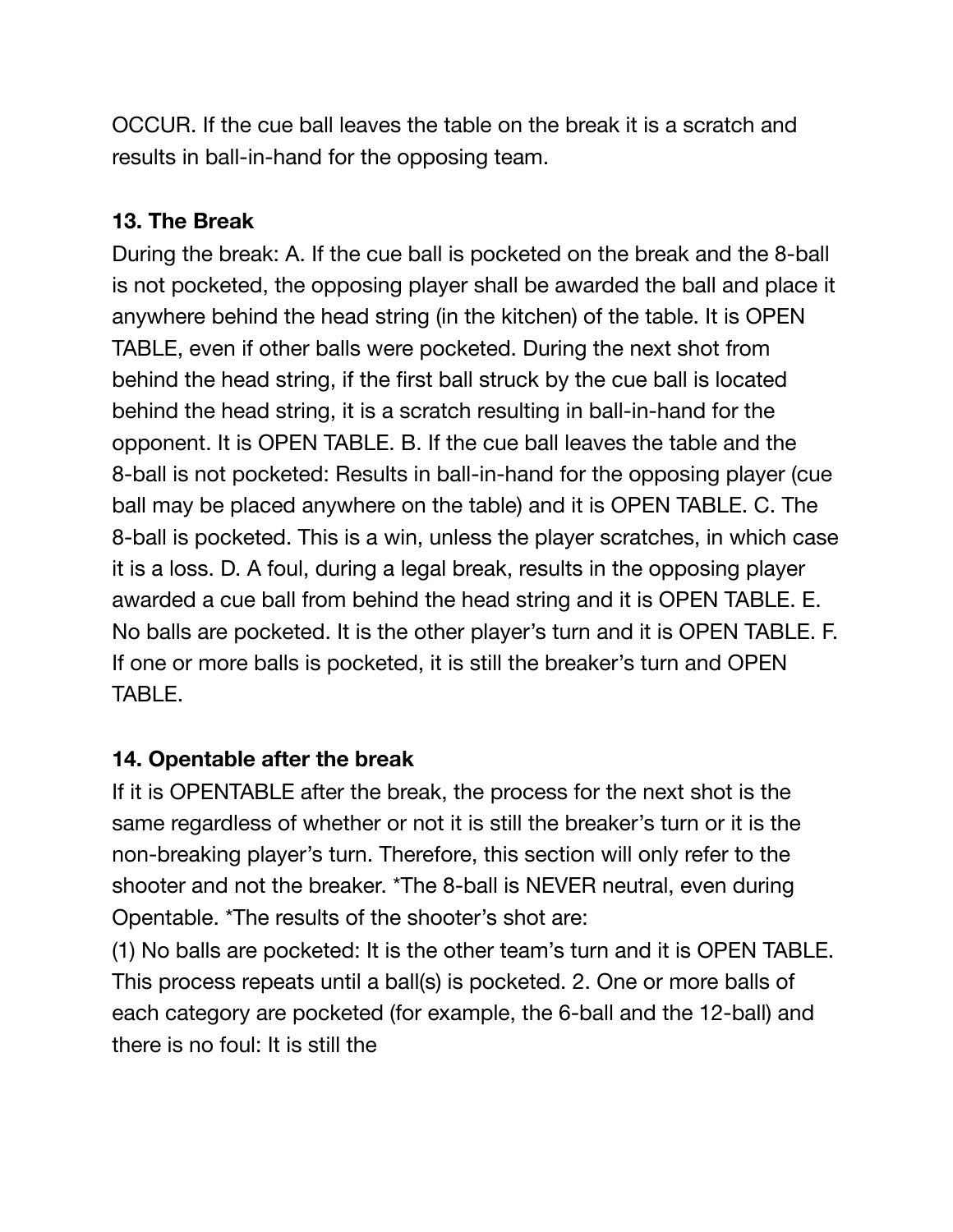shooter's turn; however, unlike during the break, the shooter must choose their category of balls before their next shot. They maintain that category for the remainder of the game. It is no longer opentable.

(2) One or more balls of only one category is (are) pocketed and there is no foul: It is no longer an open table and the shooter's team maintains that category of balls. It is still that shooter's turn. \*Although it is sportsmanlike for the sitting player to

remind the shooting player that they are about to foul by

shooting the wrong category of balls, it is not a requirement for them to do so. Once the shooter has hit the wrong category of balls, the foul has occurred whether the ball is pocketed or not.

Before any foul has occurred, the shooter also may avoid a penalty by asking the sitting player which category of balls they have. The sitting player must tell the truth. A player hitting the wrong category results in a foul and ball-in- hand.

## **15. Slop**

Slop rules apply to league play. This means you do not have to call your shots in advance and you will not lose your turn if one of your balls sinks in an unintended pocket. However, the cue ball must hit one of your balls first on EVERY shot. Otherwise, this will be a table scratch. The 8-ball is not neutral.

## **16. Combination Shots**

Combination shots are allowed, but striking the correct ball first is required except in the open table situation. The 8-ball is not neutral. A player is credited with all balls they legally pocket. When a player does not pocket one of their balls but pockets an opponent's ball, they lose their turn. The opponent gets credit for the pocketed ball. No pocketed ball is ever spotted.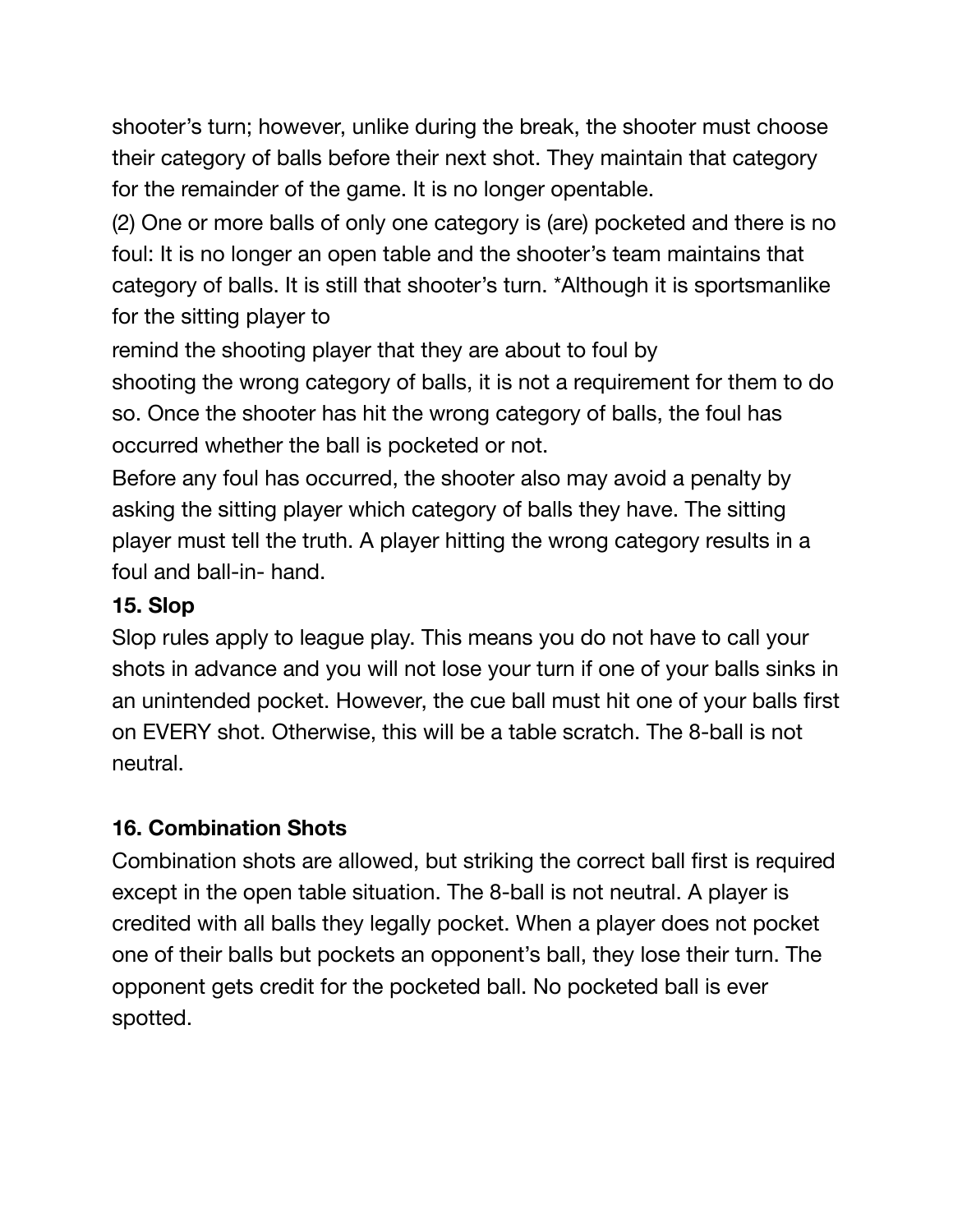#### **17. Balls on the Floor**

Knocking the cue ball off the playing surface is a foul and results in ball-in-hand for the opposing team. If the 8-ball is knocked to the floor, it is a loss of game. Knocking any other object ball on the floor is not a foul. Object balls that get knocked off the playing surface will be spotted on the foot spot. If the foot spot is taken, the ball will be placed on a line directly behind the foot spot as close to the foot spot as possible. If two or more balls are knocked on the floor, they are placed in numerical order with the lowest numbered ball closest to the foot spot; the placed balls will be frozen to one another. It might occur that a player legally pockets a ball while simultaneously knocking some other ball(s) on the floor. In this situation, it is still that player's turn and the ball(s) will be spotted before that player's next shot.

#### **18. Pocketed Balls**

Balls must remain in a pocket to be legal. If a ball goes in a pocket, but bounces back onto the playing surface, it is not considered pocketed. If it is the 8-ball, it is not considered either a win or loss. If it is the cue ball, it is not considered a scratch.

#### **19. One Foot on the Floor**

At least one foot must be on the floor at all times while shooting. **20.**

## **Marking the Table**

Marking refers to a physical alteration in the appearance of the cloth on a pool table. No one is allowed to mark the cloth. For example, using chalk to draw a line, or wetting your finger to dampen the cloth, is not allowed. It is permissible to set a piece of chalk on the hard surface of the rail.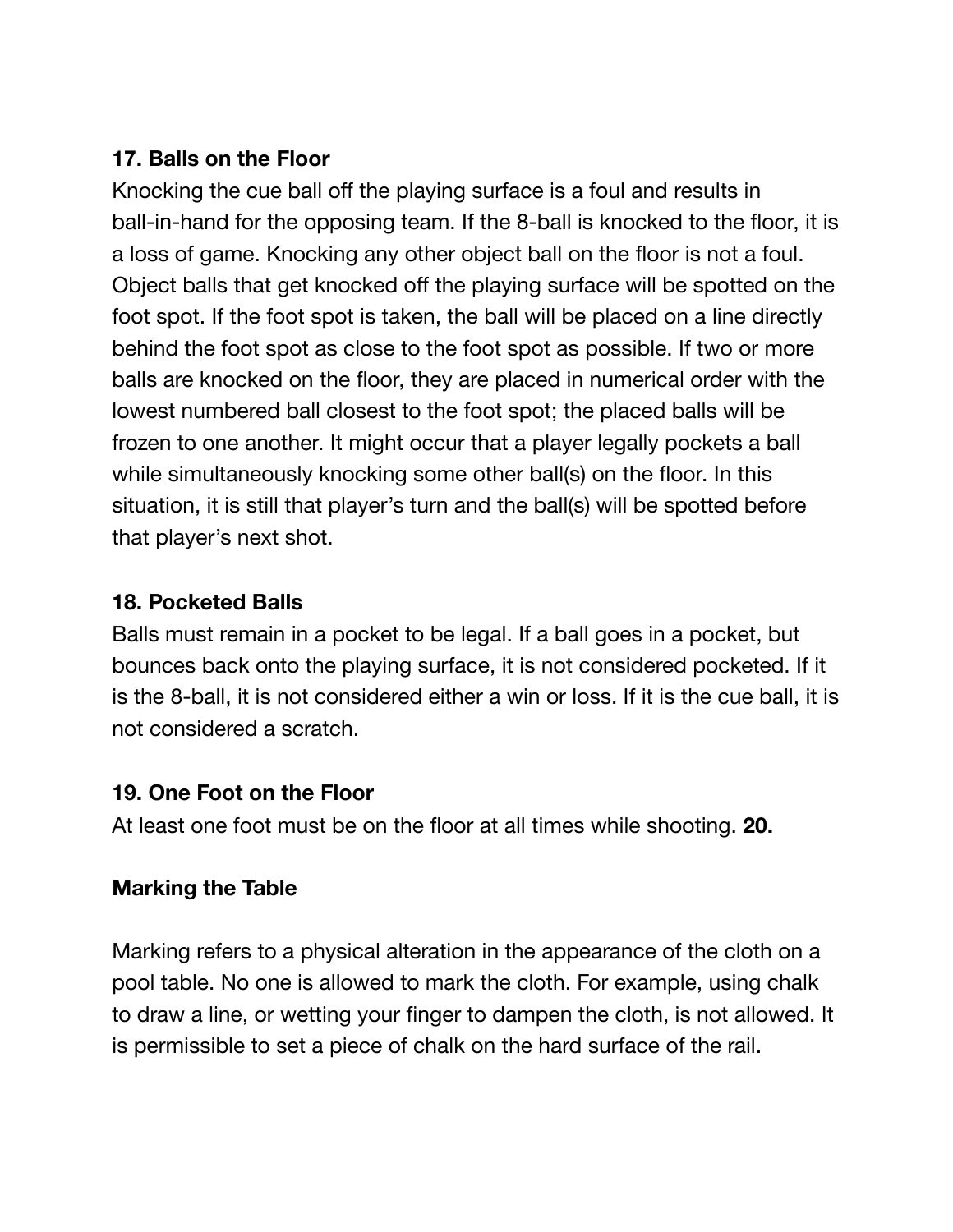## **21. Scratches**

There are four ways a player can scratch, all result in ball-in-hand for the opposing player:

1) when a player sinks the cue ball into a pocket.

2) when a player hits the cue ball and the cue ball does not make contact with any balls (table scratch).

3) when a player hits the other team's ball first with the cue ball instead of their own ball (table scratch).

4) Failure to hit a rail after contact with an object ball. (A rail must be hit by either the cue ball or any other ball after the cue ball and the object ball make contact. A ball touching the rail prior to a shot being taken does not satisfy this rule.) Note: You do not lose the game if a scratch occurs on a break.

## **22. Fouls/Ball-in-Hand**

If any of the following fouls are committed, the penalty is ball-in-hand for the incoming player. Make certain you have a ball-in-hand before you touch the cue ball. Confirm it with your opponent before touching the cue ball. Ball- in-hand might be new for many players and therefore warrants further explanation. No player may pick up the cue ball to intentionally give the ball-in-hand. The player must strike the cue ball with a pool cue. The penalty for this foul is replacing the cue ball and taking the shot. 1) Ball-in-hand means you get to put the cue ball anywhere on the table and shoot any of your balls (or the 8-ball, if all of your balls have been pocketed) regardless of where that ball is. Even after having addressed the cue ball a player may, if not satisfied with the placement, make further adjustments with their hand, cue stick or any other reasonable piece of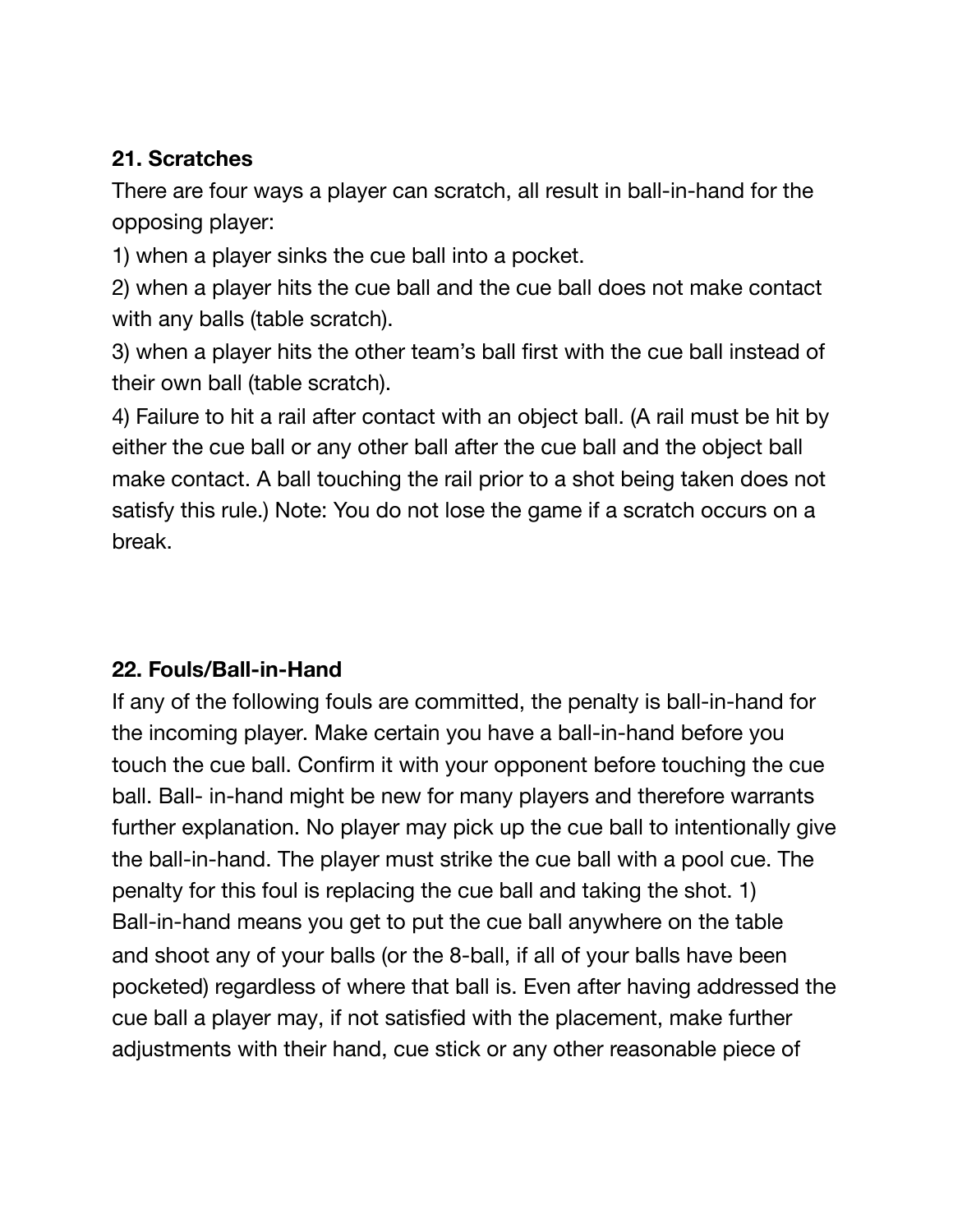equipment.

2) A foul may be called only if the player fouls the cue ball while actually stroking at the cue ball, meaning a double hit of the cue ball. The ball-in-hand rule penalizes a player for an error. Without this rule, a person can actually benefit by accidentally or purposely scratching or otherwise fouling. ONLY THE OPPOSING PLAYER MAY OFFICIALLY CALL A FOUL. These are the only fouls resulting in ball-in-hand. All other violations are sportsmanship violations.

3) Push Shots: A push shot involves a situation where the cue ball is frozen to or very near the object ball. The problem faced by the shooter is to keep from pushing or double-hitting the cue ball in these circumstances. A double-hit is a foul. An unintentional push is not a foul in this league. However, in an effort to avoid a foul, and to preserve good sportsmanship, the league recommends that the shooter take shots on a frozen cue ball at a 45-degree angle so as to avoid a foul that is difficult to see by the shooter or opponent.

4) No one other than the player shooting (including other players, and spectators) may touch anything on the table during the game. That includes the cue ball, the cue, and the bridge. Violation of this rule results in a foul and ball-in-hand for the other player.

## 23. **The ball-in-hand fouls are as follows:**

1) Anytime during a shot, the cue ball goes in a pocket, on the floor, or otherwise ends up off the playing surface.

2) Failure to hit an object/correct ball first. (A player who is shooting stripes must hit a striped ball first.) The 8-ball is not neutral. 3) Failure to hit a rail after contact with an object ball. A rail must be hit by either the cue ball or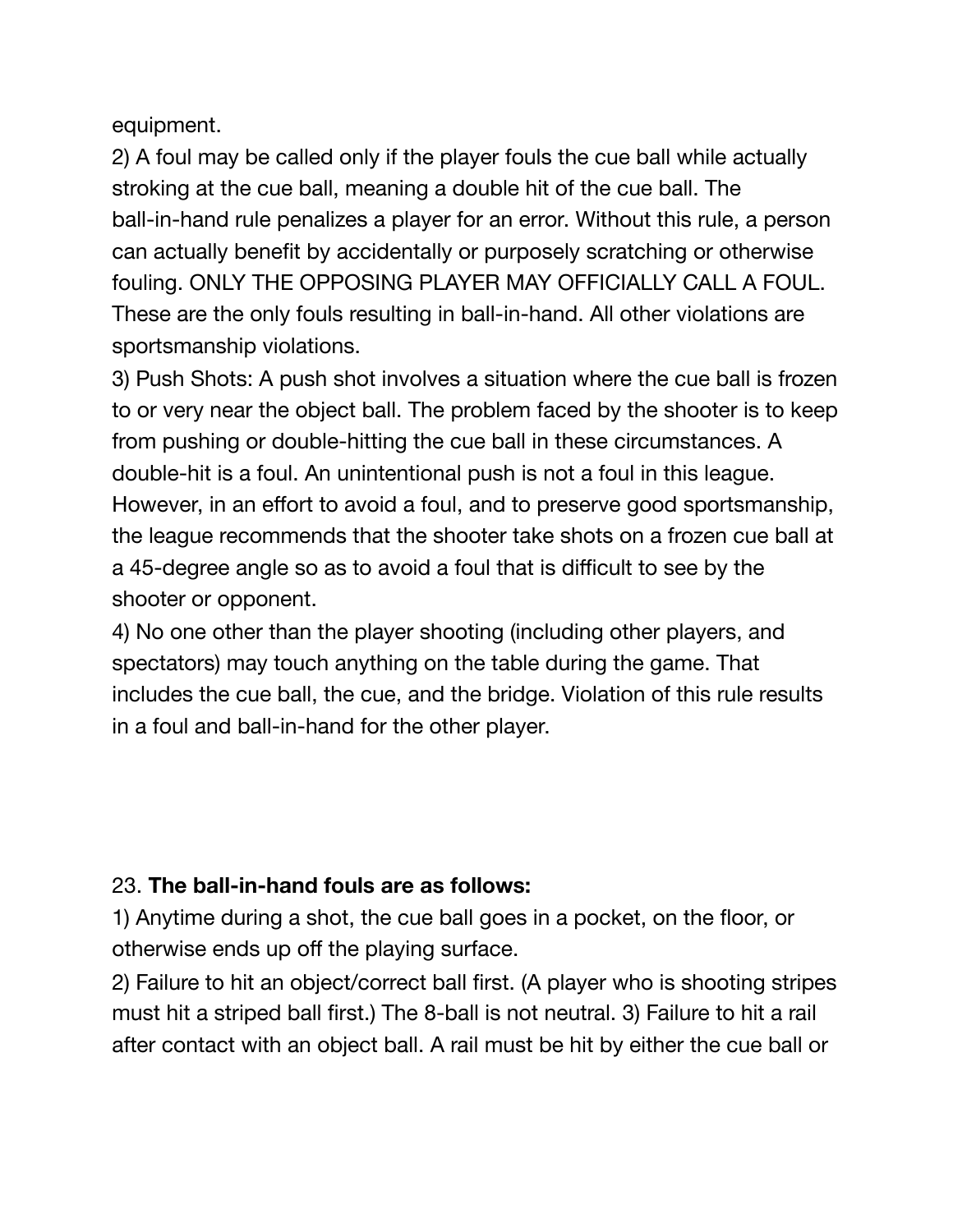any other ball after the cue ball and the object ball make contact. A pocketed ball counts as a rail. Even if the ball bounces back onto the playing surface, it is considered to have hit a rail, as the pocket liner is part of the rail. A sentence that should answer many questions is: ANY ball must go to a rail AFTER LEGAL contact.

4) Causing even the slightest movement or altering the course of the cue ball, even accidentally, is a foul. Even dropping the chalk on the cue ball is a foul. It is not a foul, however, to accidentally move any other balls (including the 8-ball) unless, during their turn at the table, a player moves a ball and it in turn comes in contact with the cue ball. Any balls moved accidentally during a shot must be replaced by the opponent after the shot is over and all balls have stopped rolling. If it occurs before the shot, it must be replaced by the opponent before the shot is taken.

5) If, during the course of a shot, the cue ball does not touch anything. 6) Only the player who is shooting may place the cue ball in a ball-in-hand situation. To assist in making a shot, an inanimate object may be placed on the rail, but nothing can be on the felt.

## **23. There are various ways to lose:**

1) Your opponent pockets their numerical group and legally pockets the 8-ball.

2) You pocket the 8-ball out of turn.

3) When playing the 8-ball, you pocket the 8-ball in the wrong pocket or fail to properly mark the pocket where the 8-ball went in.

4) You foul the cue ball and then pocket the 8-ball.

5) When playing the 8-ball, you scratch. You lose whether or not you pocket the 8-ball.

Note: If you are shooting at the 8-ball and miss it altogether without scratching, you have fouled and your opponent has ball-in-hand, but you don't lose because of this foul.